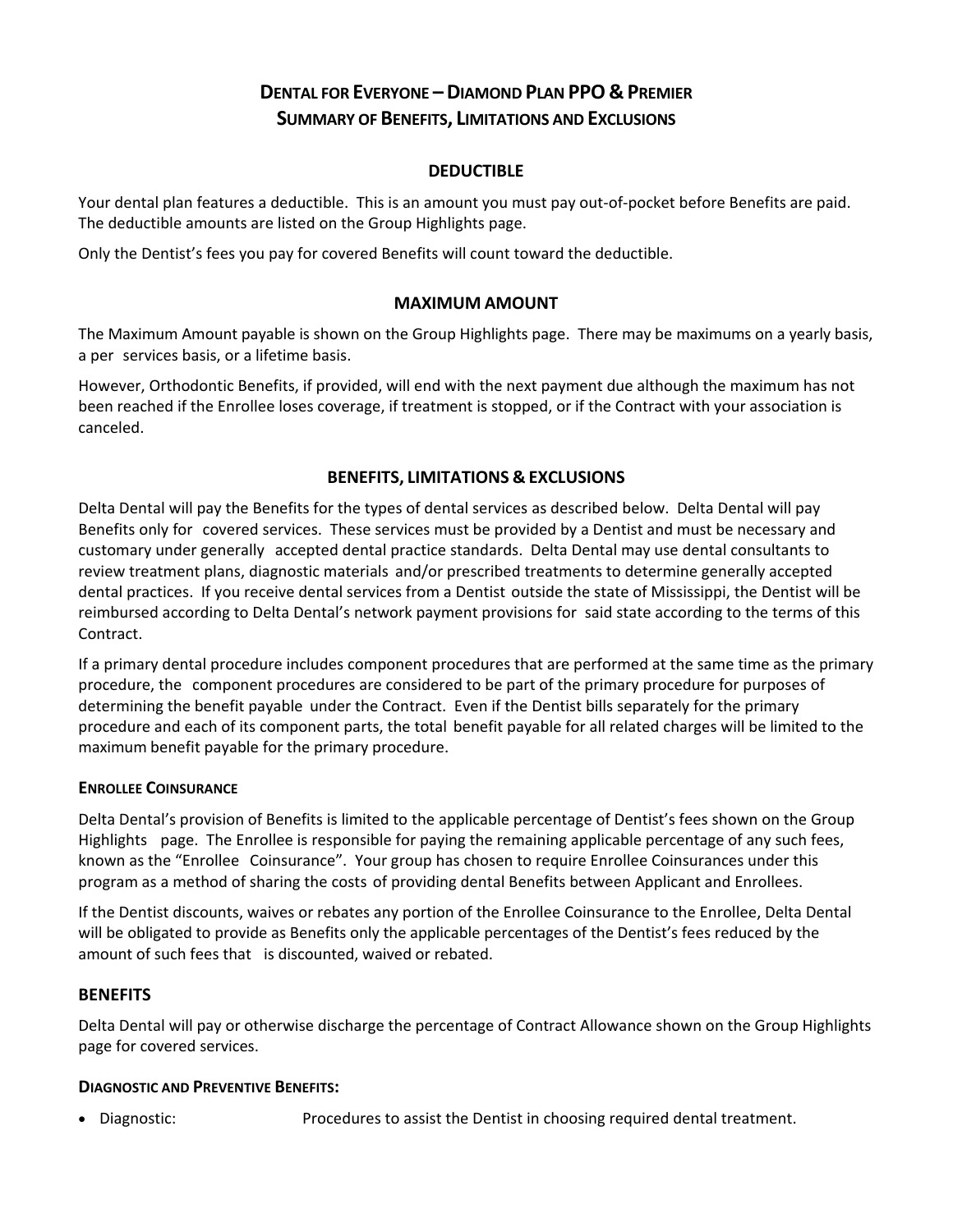Preventive: Cleaning (periodontal cleaning in the presence of gingival inflammation is considered to be periodontal (a Major Benefit) for payment purposes), topical application of fluoride solutions.

#### **BASIC BENEFITS:**

- General Anesthesia or IV Sedation: When administered by a Dentist for covered oral surgery or selected endodontic and periodontal surgical procedures.
- Palliative: Treatment to relieve pain.
- Sealants: Topically applied acrylic, plastic or composite materials used to seal developmental grooves and pits in permanent molars for the purpose of preventing decay.
- Restorative: Amalgam, synthetic porcelain, plastic fillings and prefabricated stainless steel restorations for treatment of carious lesions (visible destruction of hard tooth structure resulting from the process of decay).
- Other Basic Benefits: Space maintainers.

# **MAJOR BENEFITS:**

| Denture Repairs:                                | Repair to partial or complete dentures including rebase procedures and relining.                                                                                     |
|-------------------------------------------------|----------------------------------------------------------------------------------------------------------------------------------------------------------------------|
| Oral Surgery:                                   | Extractions and other surgical procedures (including pre-and post-operative care).                                                                                   |
| Endodontics:                                    | Treatment of the tooth pulp.                                                                                                                                         |
| Periodontics:                                   | Treatment of gums and bones supporting teeth.                                                                                                                        |
| Crowns, Inlays/Onlays<br>and Cast Restorations: | Treatment of carious lesions (visible decay of the hard tooth structure) when teeth<br>cannot be restored with amalgam, synthetic porcelain or plastic restorations. |
| Prosthodontics:                                 | Procedures for construction of fixed bridges, partial or completed dentures and the<br>repair of fixed bridges.                                                      |

# **ORTHODONTIC BENEFITS:**

Procedures performed by a Dentist, involving the use of an active orthodontic appliance and post‐treatment retentive appliances for treatment of malalignment of teeth and/or jaws which significantly interferes with their functions.

*Note on additional benefits during pregnancy* **‐** When an Enrollee is pregnant, Delta Dental will pay for additional services to help improve the oral health of the Enrollee during the pregnancy. The additional services each Calendar Year while the Enrollee is covered under this Contract include: one (1) additional oral exam and either one (1) additional routine cleaning or one (1) additional periodontal scaling and root planing per quadrant. Written confirmation of the pregnancy must be provided by the Enrollee or her dentist when the claim is submitted.

# **LIMITATIONS**

# **LIMITATIONS ON DIAGNOSTIC AND PREVENTIVE BENEFITS:**

• Routine oral examinations and cleanings (including periodontal cleanings) are provided no more than twice in a Calendar Year while the person is an Enrollee under any Delta Dental program or dental care program provided by the Contract holder. Note that periodontal cleanings are covered as a Major Benefit and routine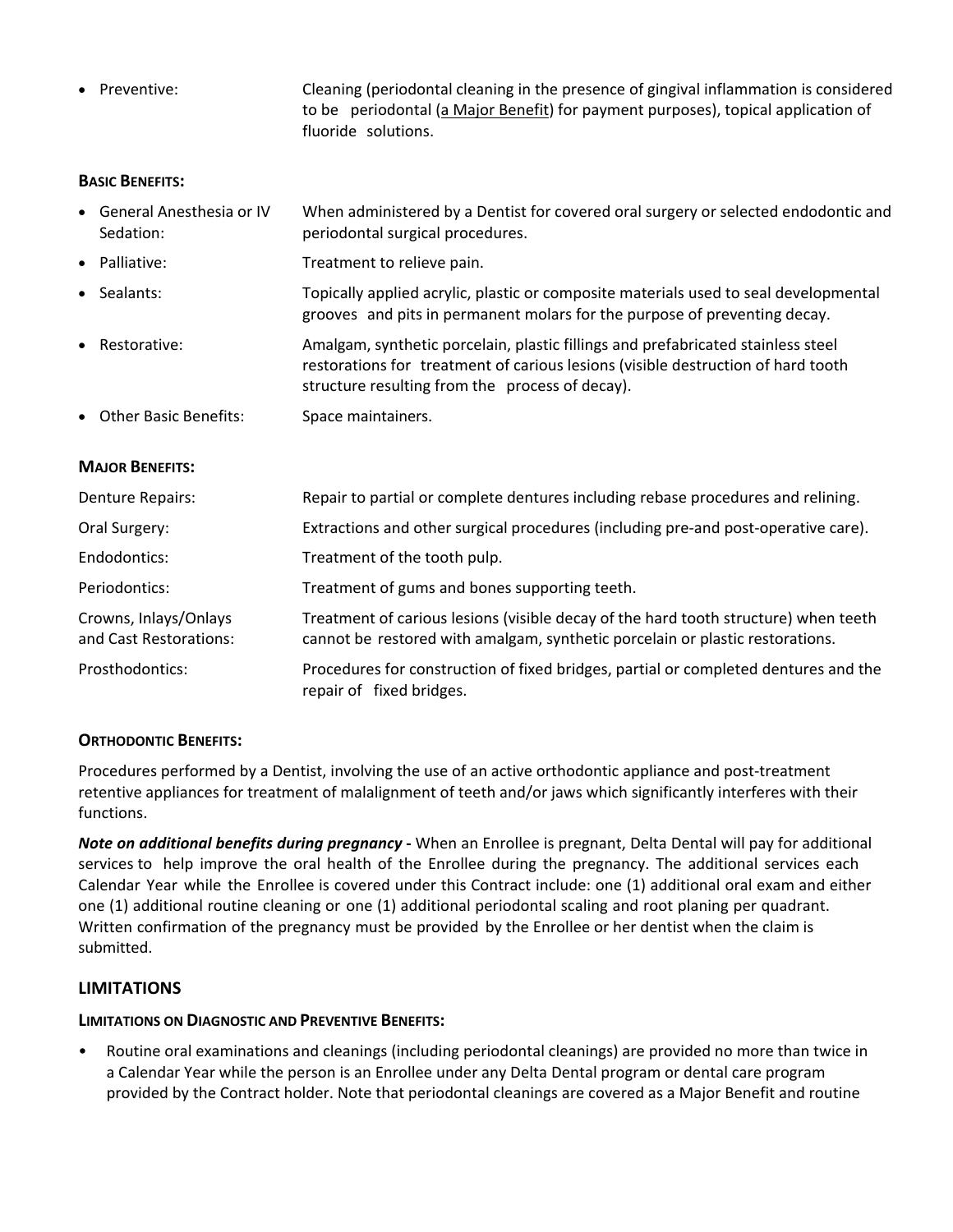cleanings are covered as a Diagnostic and Preventive Benefit. See note on additional benefits during pregnancy.

- Full-mouth x-rays and panoramic x-rays are limited to once every three (3) years while the person is an Enrollee under any Delta Dental program.
- Bitewing x‐rays are provided twice in a Calendar Year for each Enrollee.
- Topical application of fluoride solutions is limited to Enrollees under age 19.

### **LIMITATIONS ON BASIC BENEFITS:**

- Sealants are limited as follows:
	- 1) To permanent first molars through age eight (8) and to permanent second molars through age 15 if they are without cavities or restorations on the occlusal surface.
	- 2) Sealants do not include repair or replacement of a sealant on any tooth within two (2) years of its application.
- Delta Dental will not pay to replace an amalgam, synthetic porcelain or plastic fillings or prefabricated stainless steel restorations within 24 months of treatment if the service is provided by the same Dentist.
- Delta Dental limits payment for stainless steel crowns under this section to services on baby teeth. However, after consultant's review, Delta Dental may allow stainless steel crowns on permanent teeth as a Major Benefit.
- Space maintainers are limited to the initial appliance only and to Enrollees under age 14.

#### **LIMITATIONS ON MAJOR BENEFITS:**

- Benefits for periodontal scaling and root planing in the same quadrant are limited to once in every 24‐month period. See note on additional benefits during pregnancy.
- Delta Dental will not pay to replace any crowns, inlays/onlays, or cast restorations which the Enrollee received in the previous five (5) years under any Delta Dental program or any program of the Contract holder.
- Prosthodontic appliances that were provided under any Delta Dental program will be replaced only after five (5) years have passed, except when Delta Dental determines that there is such extensive loss of remaining teeth or change in supporting tissue that the existing fixed bridge or denture cannot be made satisfactory. Replacement of a prosthodontic appliance not provided under a Delta Dental program will be made if Delta Dental determines it is unsatisfactory and cannot be made satisfactory.
- The initial installation of a prosthodontic appliance is not a Benefit unless the prosthodontic appliance, bridge or denture is made necessary by natural, permanent teeth extraction occurring during a time the Enrollee was eligible under a Delta Dental program.
- Delta Dental limits payment for dentures to a standard partial or denture (coinsurances apply). A standard denture means a removable appliance to replace missing natural, permanent teeth that is made from acceptable materials by conventional means.
- Delta Dental will not pay for implants (artificial teeth implanted into or on bone or gums), their removal or other associated procedures, but Delta Dental will credit the cost of a crown or standard complete or partial denture toward the cost of the implant associated appliance, i.e. the implant supported crown or denture.

#### **LIMITATIONS ON ORTHODONTIC BENEFITS:**

- Payment for orthodontics is provided monthly.
- Orthodontic Benefits begin with the first payment due after the person becomes covered, if treatment has begun.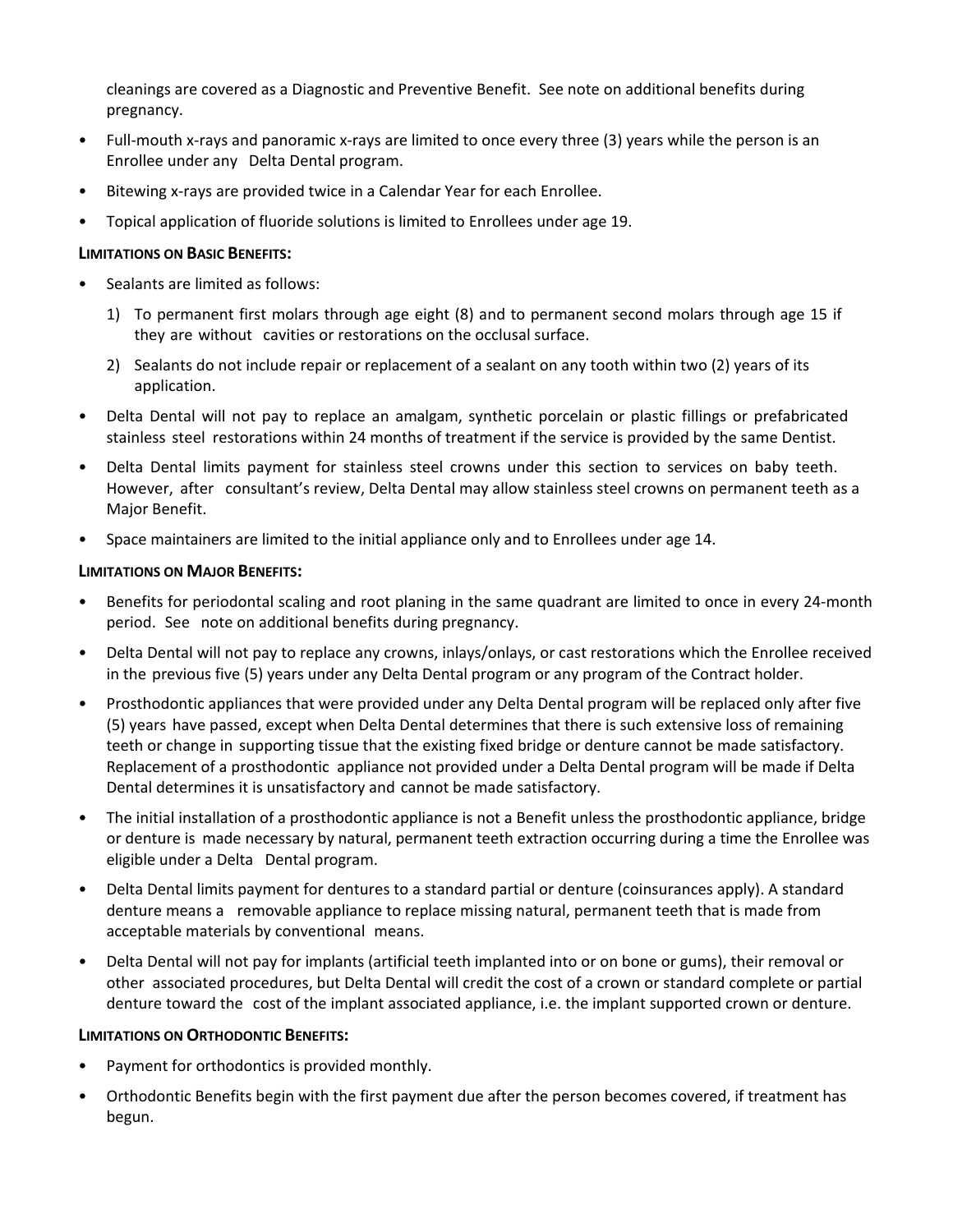- Benefits end with the next payment due after loss of coverage. Benefits end immediately if treatment stops or if the Contract is terminated, whichever occurs first.
- Benefits are not paid to repair or replace any Orthodontic appliance furnished, in whole or in part, under this program.
- Orthodontic Benefits are limited to Dependent Child Enrollees under age 26.
- X‐rays or extractions are not subject to the Orthodontic maximum.
- Surgical procedures are not subject to the Orthodontic maximum.

**Limitations on All Benefits ‐ Optional Services** that are more expensive than the form of treatment customarily provided under accepted dental practice standards are called "Optional Services". Optional Services also include the use of specialized techniques instead of standard procedures. For example:

- a crown where a filling would restore the tooth;
- a precision denture/partial where a standard denture/partial could be used;
- an inlay/onlay instead of an amalgam restoration; or.
- a composite restoration instead of an amalgam restoration on posterior teeth.

If you receive Optional Services, Benefits will be based on the lower cost of the customary service or standard practice instead of the higher cost of the Optional Service. You will be responsible for the difference between the higher cost of the Optional Service and the lower cost of the customary service or standard procedure.

## **EXCLUSIONS**

#### **DELTA DENTAL DOES NOT PAY BENEFITS FOR:**

- treatment of injuries or illness covered under workers' compensation or employers' liability laws; services received without cost from any federal, state or local agency, unless this exclusion is prohibited by law.
- cosmetic surgery or dentistry for purely cosmetic reasons.
- services for congenital (hereditary) or developmental (following birth) malformations, including but not limited to cleft palate, upper and lower jaw malformations, enamel hypoplasia (lack of development), fluorosis (a type of discoloration of the teeth) and anodontia (congenitally missing teeth), except those services provided to newborn children for cleft lip or cleft palate.
- treatment to restore tooth structure lost from wear, erosion or abrasion; treatment to rebuild or maintain chewing surfaces due to teeth out of alignment or occlusion; or treatment to stabilize the teeth. Examples include but are not limited to: equilibration, periodontal splinting or occlusal adjustment.
- any Single Procedure started prior to the date the Enrollee became covered for such services under this program.
- prescribed drugs, medication, pain killers or experimental procedures.
- charges by any hospital or other surgical or treatment facility and any additional fees charged by the Dentist for treatment in any such facility.
- charges for anesthesia, other than general anesthesia and IV sedation administered by a licensed Dentist in connection with covered oral surgery or selected endodontic and periodontal surgical procedures.
- extraoral grafts (grafting of tissues from outside the mouth to oral tissues).
- treatment performed by someone other than a Dentist or a person who by law may work under a Dentist's direct supervision.